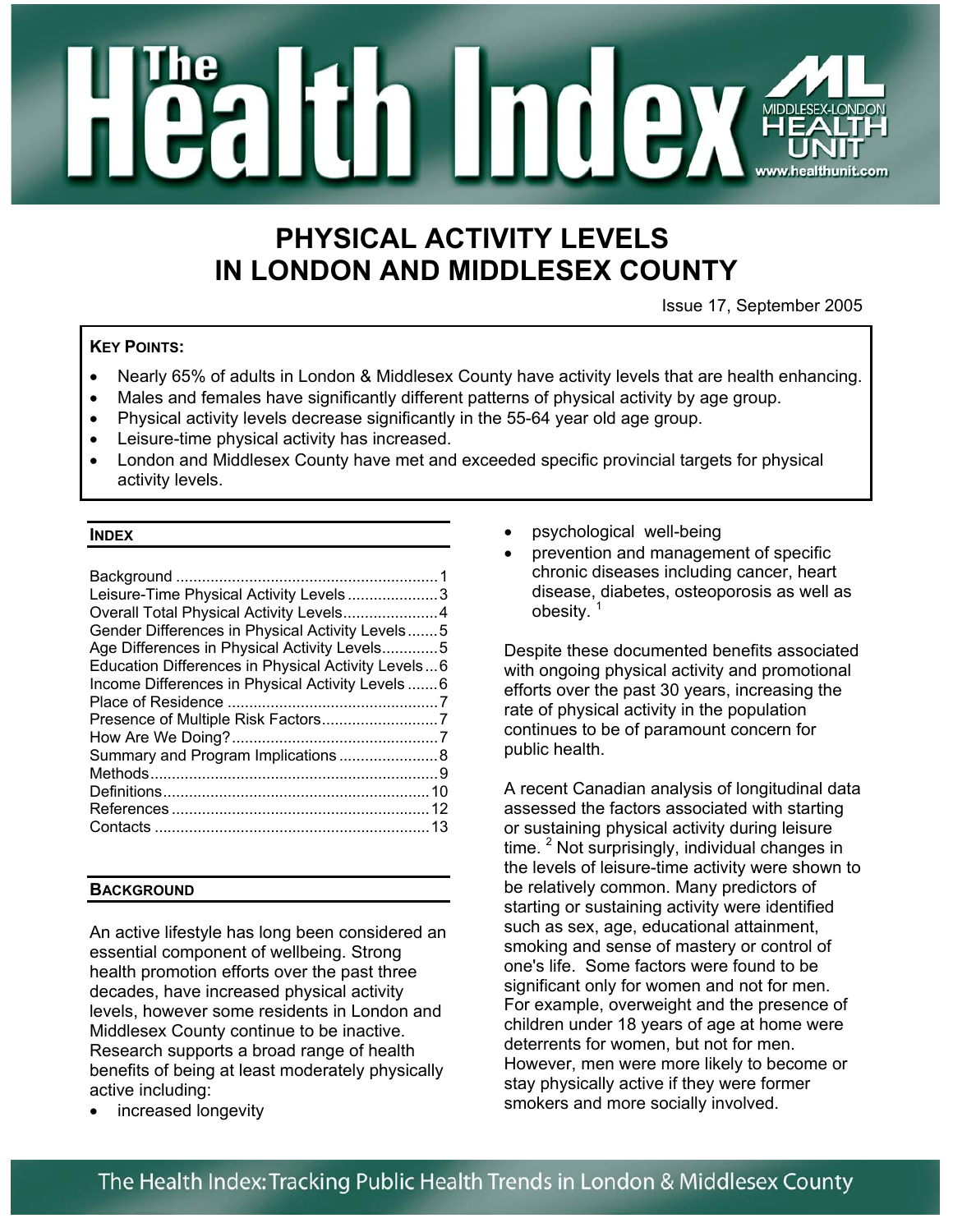A number of key provincial reports have highlighted the need for public health to focus on physical activity and many have set targets or objectives for physical activity levels in the population. The Ontario Ministry of Health and Long-Term Care Mandatory Health Programs and Services Guidelines<sup>3</sup> identified the following behavioural objectives in 1997 to reduce the premature mortality and morbidity from preventable chronic diseases:

- to increase to 40 per cent the proportion of all adults who include at least 30 minutes of accumulated, moderate physical activity on most if not all days of the week by the year 2010,
- to increase to 60 per cent the proportion of youth who include at least 30 minutes of accumulated, moderate physical activity on most if not all days of the week by the year 2010,
- to increase the proportion of children who are active.

Although it is generally acknowledged that the Mandatory Guidelines need to be updated, all public health units in Ontario are required to implement them. Historically, they have been a key document and provide Middlesex-London Health Unit (Health Unit) with a mandate to support and implement initiatives to increase the level of the population that is physical activity in our community.

Since 1997 there have been other significant public health stakeholders that have set these objectives and established provincial targets for their own purposes related to physical activity levels. Specifically, the Cancer 2020 Summary Report released in May 2003<sup>4</sup> established long-term provincial targets to prevent cancer in Ontario and monitor population level progress. The Cancer 2020 physical activity target calls for:

• At least 90% of Ontarians to participate in moderate to vigorous activity as defined in Canada's Physical Activity Guide. <sup>5</sup>

Moderate to vigorous activity according to Canada's Physical Activity Guide may include:

 60 minutes of light physical activity daily, or

- 30 to 60 minutes of moderate physical activity four days/week, or
- 20 to 30 minutes of vigorous physical activity at least three days per week.

In 2004, the Chief Medical Officer of Health Report focused on Healthy Weights, Healthy Lives. <sup>6</sup> This report identified that people's activity levels also affect weight and raised concerns about the extent of sedentary behaviour in the Ontario population. It made specific recommendations for action relevant to physical activity such as calling on:

- governments to develop a targeted, strategic, well resourced mass media campaign to among other things promote regular physical activity based on Canada's Physical Activity Guides to Healthy Active Living,
- governments to develop polices that promote physical activity including investigating the impact of user fees on recreational facility use, supporting safe active transportation options, supporting professionals with high quality training assistance, and supporting Active 2010,
- workplaces to create environments that implement strategies to help people be more physically active at work,
- schools to provide quality daily physical activity in schools,
- schools to help children be more physically active and encourage parents to support physical activity at home, and
- individuals to follow the Canada's Physical Activity Guide to Healthy Active Living.

Active 2010 is the most recent strategy to address physical activity levels in Ontario. Originally announced in 2004, primarily as an initiative of the Ontario Ministry of Tourism and Recreation, this initiative has now become the cornerstone of the new Ontario Ministry of Health Promotion with the August 2005 release of, Active 2010- Ontario's Sport and Physical Activity Strategy.<sup>7</sup> This document sets a provincial target to:

• increase to 55 per cent by 2010 the number of adults who will walk a minimum of 30 minutes daily (or participate in some other equivalent activity)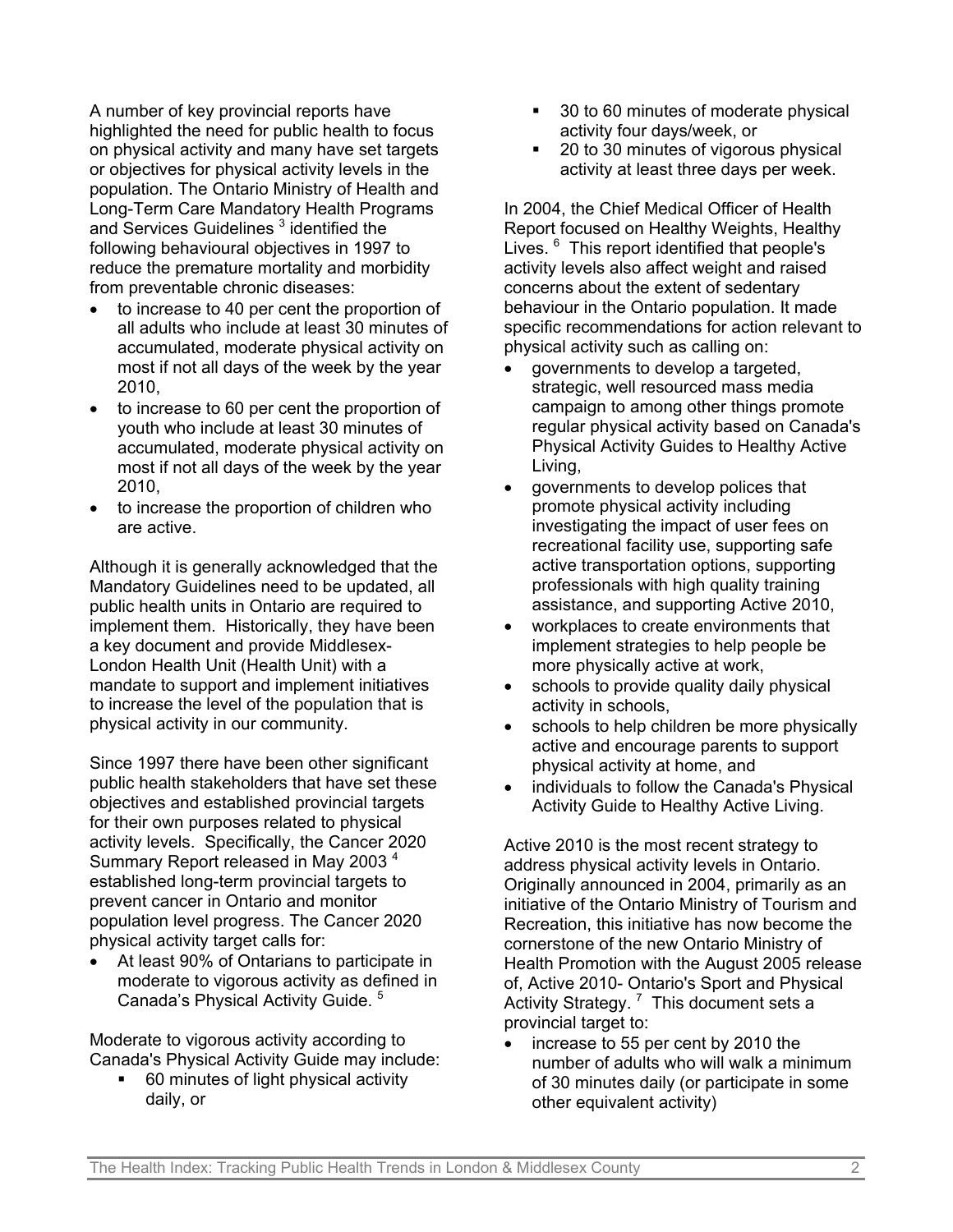An intermediate target has also been identified of :

• 50 per cent of Ontarians will be classified as active by 2007 to ensure that progress is being achieved.

Locally, the Health Unit established three areas of focus for 2004/05 including "healthy living" as one of these primary areas. A specific goal was set to:

• increase the number of individuals in schools, community and workplaces who are physically active.

Just prior to establishing this risk factor related objective at the Health Unit, the Ontario Heart Health Program, began its second five-year phase in 2003. This second phase incorporated the Ontario Heart Health Evaluation recommendation from phase one to move from a heart health model to a more integrated chronic disease prevention model. This approach emphasizes the common underlying risk factors such as physical activity associated with many chronic diseases.

At the Health Unit phase two marked the transition from "Good Hearted Living" to the "Healthy Living Partnership" with a broader chronic disease focus. Programs and initiatives that support physical activity promotion throughout the life span in a variety of life settings such as schools, workplaces, community centres and organizations continue to be implemented. Examples range from walking promotion for all ages, pedometer challenges, Healthy Active School Award, Turn Off the Screens Week, Challenge of the Heart, and the Healthy Living Campaign.

This Health Index describes the total physical activity levels for aged 18 and over of the City of London and Middlesex County. This marks the first time that local estimates are available for a comprehensive set of physical activities using the International Physical Activity Questionnaire (IPAQ), which includes domestic and gardening (yard) activity, work-related and transportation related physical activity as well as leisure time activity  $8$ . IPAQ consists of a series of questions that ask the respondent to recall their physical activities in the past seven

days. Total activity scores are then established that were further divided into activity categories. The "high" and "moderate" physically active categories are generally considered health-enhancing physical activity levels that exceed the minimum public health physical activity recommendations and indicate that enough physical activity is being accumulated for a healthy lifestyle. From January 10, 2004 (Wave 37) continuously through 2004 to the end of Wave 48 on January 9, 2005 total physical activity levels were collected from 1204 respondents through the Rapid Risk Factor Surveillance System (RRFSS). For more information please see the Methods section.

#### **LEISURE-TIME PHYSICAL ACTIVITY LEVELS**

Previous local reports <sup>9,10</sup> have focused on providing measures of leisure-time physical activity using data from the Canadian Community Health Survey (CCHS) (Table 1). This approach to measuring physical activity asks respondents aged 12 and older about physical activity during leisure time and does not consider other physical activities carried out during work or domestic chores (See Definitions). According to this measure 54.6%  $(\pm 3.2\%)$  of residents of London and Middlesex County were physically active or moderately active in their leisure time in 2003 and this percentage increased significantly from  $45.9\%$  ( $\pm$  3.2) in 2000/01.

On this measure of leisure-time physical activity, activity levels in London and Middlesex County were not significantly different from Ontario as a whole or from other Ontario peer health units that are similar in socio-economic indicators such as Ottawa Region. However, this indicator does not include all activities of daily living and specifically excludes those physical activities carried out during work or household chores.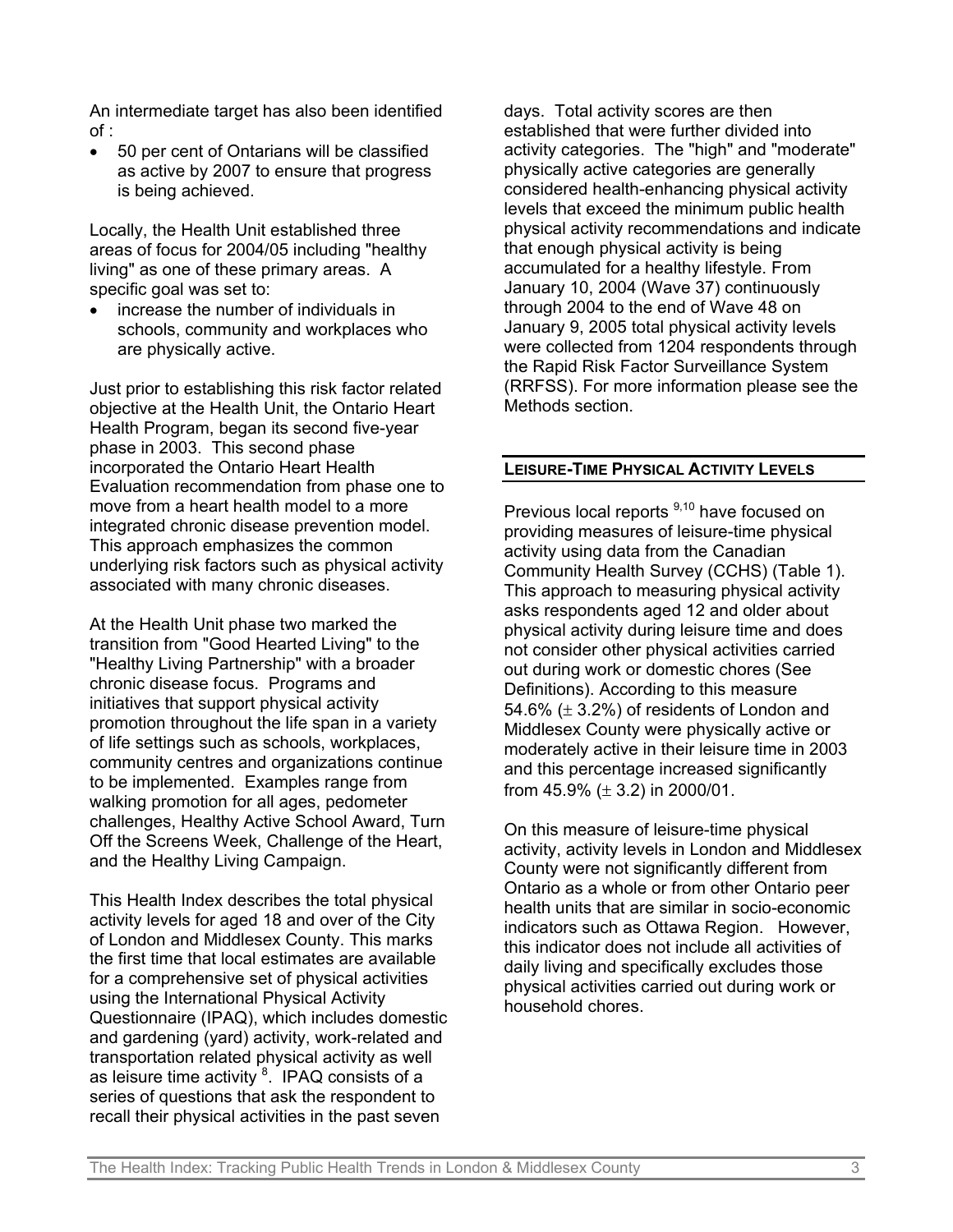#### **Table 1: Leisure-Time Physical Activity for London and Middlesex County by Sex, Household Population 12 and Over, 2000/01 and 2003**

| Leisure-time<br><b>Physical Activity</b> | Percent 2000/01 |                 | Percent 2003    |                 |                 |                 |
|------------------------------------------|-----------------|-----------------|-----------------|-----------------|-----------------|-----------------|
|                                          | <b>Males</b>    | Females         | Total           | Males           | Females         | Total           |
| <b>Physically Active</b>                 | $29.2(\pm 4.0)$ | $19.2(\pm 3.2)$ | $24.1(\pm 2.6)$ | $31.3(\pm 4.0)$ | $24.3(\pm 3.6)$ | $27.7(\pm 2.7)$ |
| Moderately<br>Active                     | $20.3(\pm 3.4)$ | $23.3(\pm 3.4)$ | $21.8(\pm 2.3)$ | $27.5(\pm 4.1)$ | $26.4(\pm 3.5)$ | $26.9(\pm .7)$  |
| Physically                               | $43.6(\pm 4.6)$ | $54.9(\pm 4.1)$ | $49.4(\pm 3.3)$ | $35.0(\pm 4.3)$ | 46.1(3.8)       | $40.7(\pm 3.0)$ |
| Inactive                                 |                 |                 |                 |                 |                 |                 |
| <b>Not Stated</b>                        | $6.9 (\pm 2.6)$ | $2.6(\pm 1.4)$  | $4.7(\pm 1.6)$  | $6.2(\pm 2.6)$  | $3.2(\pm 1.9)$  | $4.7(\pm 1.7)$  |

Source: CCHS, CANSIM, Health Indicators

### **Table 2: Physical Activity Levels (IPAQ) for London and Middlesex County by Sex, Aged 18+, Jan.-Dec. 2004**

| Physical |             | Male            | Female      |                 |  |
|----------|-------------|-----------------|-------------|-----------------|--|
| Activity | Percent (%) | Confidence      | Percent (%) | Confidence      |  |
| (IPAQ)   |             | Interval $(\%)$ |             | Interval $(\%)$ |  |
| High     | 46.4        | ±4.3            | 38.4        | ±3.9            |  |
| Moderate | 22.2        | ±3.6            | 22.8        | ±3.4            |  |
| Low      | 18.1        | ±3.3            | 20.1        | ±3.2            |  |
| Inactive | 13.4        | ±3.0            | 18.8        | ±3.1            |  |

Source: RRFSS, Waves 37-48, 2004

### **OVERALL TOTAL PHYSICAL ACTIVITY LEVELS**

According to the more comprehensive IPAQ measurement used on RRFSS, 64.5%  $(\pm 2.8\%)$  of adults aged 18 years and older in London and Middlesex County reported total physical activities in 2004, that would categorize them in either the high or moderate physically active group. Specifically, 42.0%  $(\pm 2.9\%)$  of all adults were in the high physically active category and  $22.5\%$  ( $\pm 2.5\%$ ) were in the moderate physically active category. An additional  $19.2\%$  ( $\pm$  2.3%) of adults reported low physically active levels and 16.3%  $(\pm 2.2\%)$  were inactive (Figure 1).



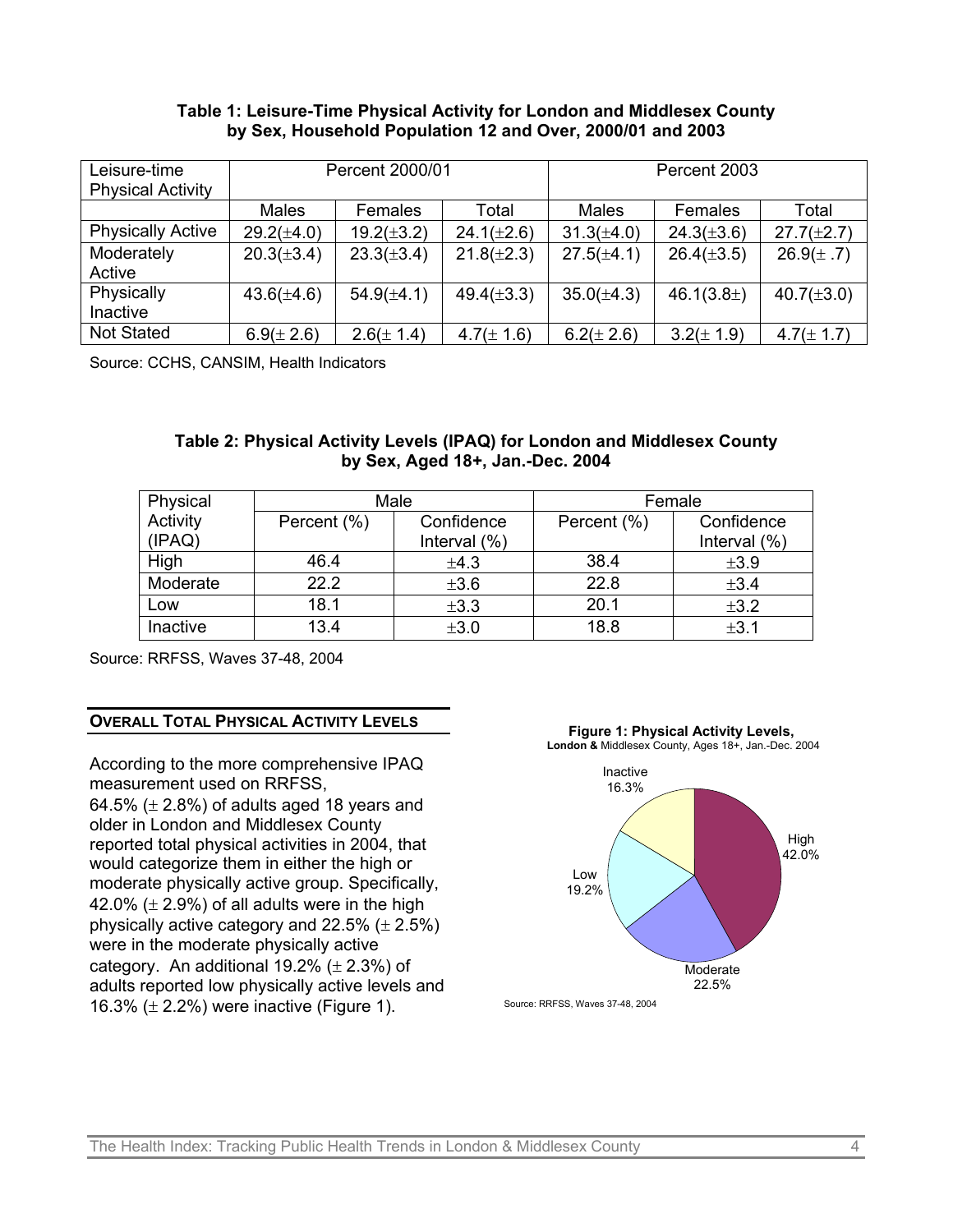#### **GENDER DIFFERENCES IN PHYSICAL ACTIVITY LEVELS**

There were no overall significant differences by gender in the percentage of residents in each of the four physically active levels. (Table 2).

Nevertheless there were noteworthy differences by gender when each age group was considered separately. Figure 2 illustrates the gender differences in percent of those adults that are in the high physically active level by three age groups. A significantly greater percentage of males in the 18-34 year old age group (53.4%  $\pm$  7.4%) were in the high physically active level as compared to females  $(31.8\% \pm 7.0\%)$  in the same age group. The overall pattern by gender is also different. The percentage of males in the high physically active level appears to decrease incrementally with age (18-34 year olds  $53.4\% \pm 7.4\%$ ; 35-64 year olds  $45.0\% \pm 6.0\%$ ; 65+ year olds  $36.5\% \pm 11.9\%$ ). However, physical activity in females increases from the youngest age group (31.8%  $\pm$  7.0%) to those females in the middle age group  $(45.9\% \pm 5.4\%)$  and then significantly decreases in those females over 65 years of age  $(24.5\% \pm 8.7\%)$ .



Source: RRFSS, Waves 37-48, 2004

This same pattern for each gender by age group exists when both high and moderately active levels are combined (not shown). A significantly greater percentage of males in the

18-34 year old age group (76.7%  $\pm$  6.2%) were moderately active or more highly active (moderate and high active levels combined) as compared to females  $(58.6\% \pm 7.4\%)$  in the same age group. However, in females, the percentage appears to be maintained or possible increased from the youngest age group (18-34 year olds  $58.6\% \pm 7.4\%$ ) to those females in the middle age group (35-64 year olds 67.1%  $\pm$  5.0%) and then significantly decrease in those females over 65 years of age  $(45.2\% \pm 10.1\%)$ .

### **AGE DIFFERENCES IN PHYSICAL ACTIVITY LEVELS**

As noted in Figure 3, the percentage of adults that reported high physical activity levels increases slightly with age until middle age (45-54 year olds  $48.6\% \pm 6.7\%$ ) and then begins to decline swiftly in the 55-64 year olds  $(40.4\% \pm 7.6\%)$ . Inversely, the percentage that are physical inactive appears to increase gradually into the older age groups, leveling off in the middle age group (45-54 year olds 13.2%  $\pm$  4.6%) and then noticeably increases in those of retirement age (55-64 year olds 19.3%  $\pm$  6.1%) and older (65+ years old  $34.6\% \pm 7.5\%$ , combined group not shown). Figure 3 further illustrates the change-point in the 55-64 year old age group for the percentages of adults in both the most active level and most inactive level by age group including additional older age groups of those 65-74 years old  $(30.1\%, \pm 9.3\%)$  and 75 years and older  $(39.7\% \pm 12.1\%)$ . (The moderate and low physically active groups are not shown in Figure 3).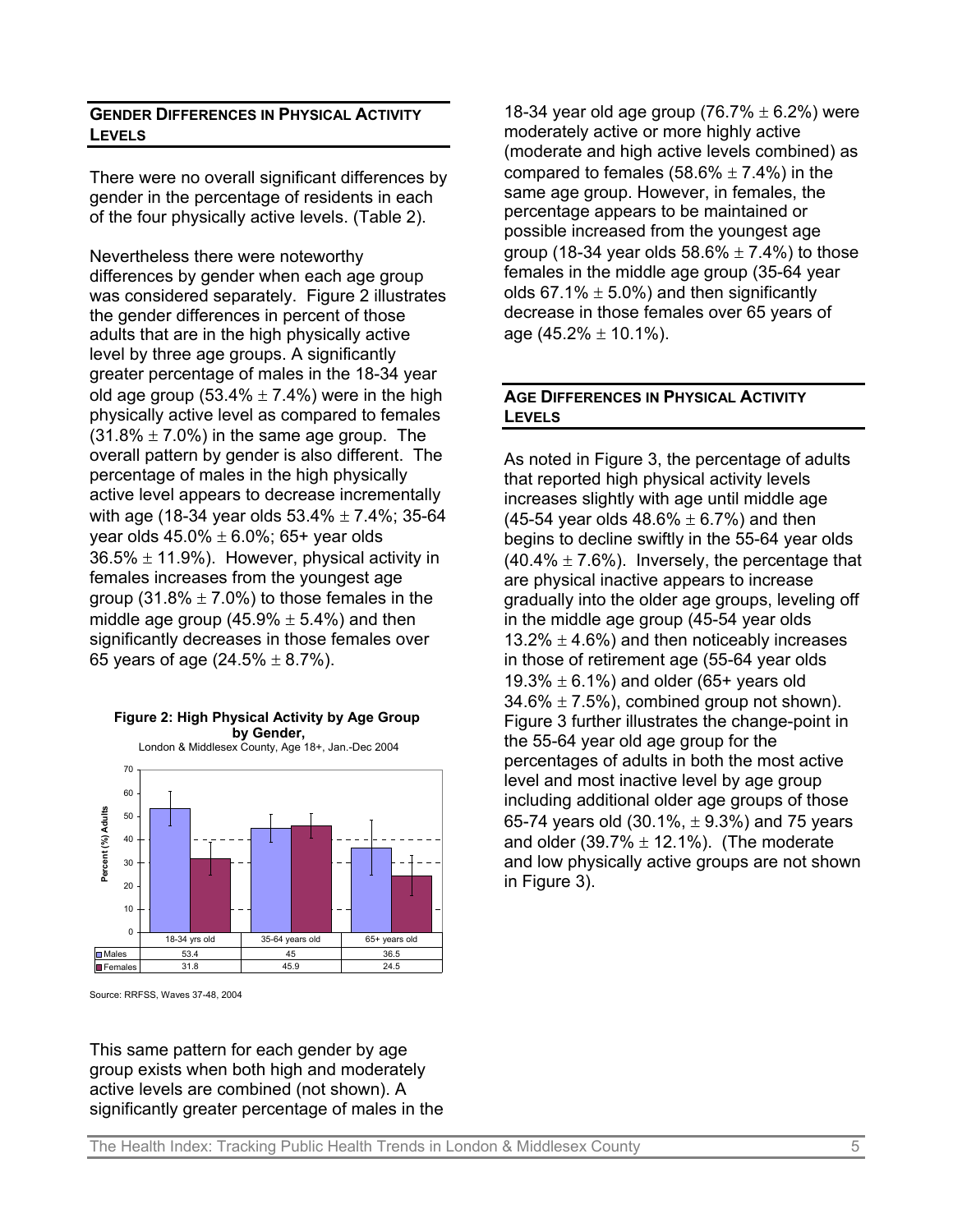

**Figure 3: Physically Active and Physically Inactive** 

Source: RRFSS, Waves 37-48, 2004

### **EDUCATION DIFFERENCES IN PHYSICAL ACTIVITY LEVELS**

The relationship between physical activity level and education is complex and it is difficult to detect the underlying patterns. This is confounded by the fact that there are underlying differences in age groups and that these differences have not been controlled for. Generally, there were no significant differences in the percentage of residents in the high physical active level by education group. However, there did appear to be a nonsignificant trend towards decreasing levels of inactivity with higher educational attainment (less than high school  $23.3\% \pm 7.7\%$ ; high school and some post-secondary education 17.8 %  $\pm$  3.7%; post-secondary education 13.5%  $\pm$  2.8%) (Table 3). However, a greater percentage of those with post-secondary education were in the moderate physically active level and low physically active level

rather than the high physically active level as compared to other education levels. For example, there was a significantly greater percentage of post secondary graduates in the moderate physically active level  $(25.9 \pm 3.5\%)$ as compared to the percentage of those with high school and some post-secondary education in the moderate physically active level  $(17.8\% \pm 3.7\%)$ .

### **INCOME DIFFERENCES IN PHYSICAL ACTIVITY LEVELS**

As with education the relationship between income groups and physical activity levels was intricate. Here there also appeared to be increasing levels of physical activity with higher income groups (Figure 4). Generally, there was a significantly greater percentage of adults who were moderately active or more highly active (moderate and high active levels combined) in the highest household income group (\$100,000 and over  $72.0\% \pm 7.7\%$ ) as compared to those in the lowest household income group (below \$40,000 57.4%  $\pm$  5.4%). There was only one significant difference between the income groups when comparing each of the four physical activity levels. There was a significantly higher percentage of those in the lowest household income group of below \$40,000 that were in the low physically active level (24.2%  $\pm$  4.7%) as compared to those in the highest household income level of \$100,000 or more  $(13% \pm 5.8%)$  (not shown).

| Table 3: Physical Activity Levels (IPAQ) for London and Middlesex County |
|--------------------------------------------------------------------------|
| by Education levels, Aged 18+, Jan.-Dec. 2004                            |

| Physical | $<$ HS      |                 | HS+         |                 | Post 2 <sup>nd</sup> Grad |                 |
|----------|-------------|-----------------|-------------|-----------------|---------------------------|-----------------|
| Activity | Percent (%) | Confidence      | Percent (%) | Confidence      | Percent (%)               | Confidence      |
| (IPAQ)   |             | Interval $(\%)$ |             | Interval $(\%)$ |                           | Interval $(\%)$ |
| High     | 44.8        | 9.0             | 43.5        | 4.9             | 40.6                      | 4.0             |
| Moderate | 22.4        | 7.6             | 17.8        | 3.7             | 25.9                      | 3.5             |
| Low      | 9.5         | 5.3             | 21.0        | 4.0             | 20.0                      | 3.2             |
| Inactive | 23.3        | 77              | 17.8        | 3.7             | 13.5                      | 2.8             |

Source: RRFSS, Waves 37-48, 2004

The Health Index: Tracking Public Health Trends in London & Middlesex County 6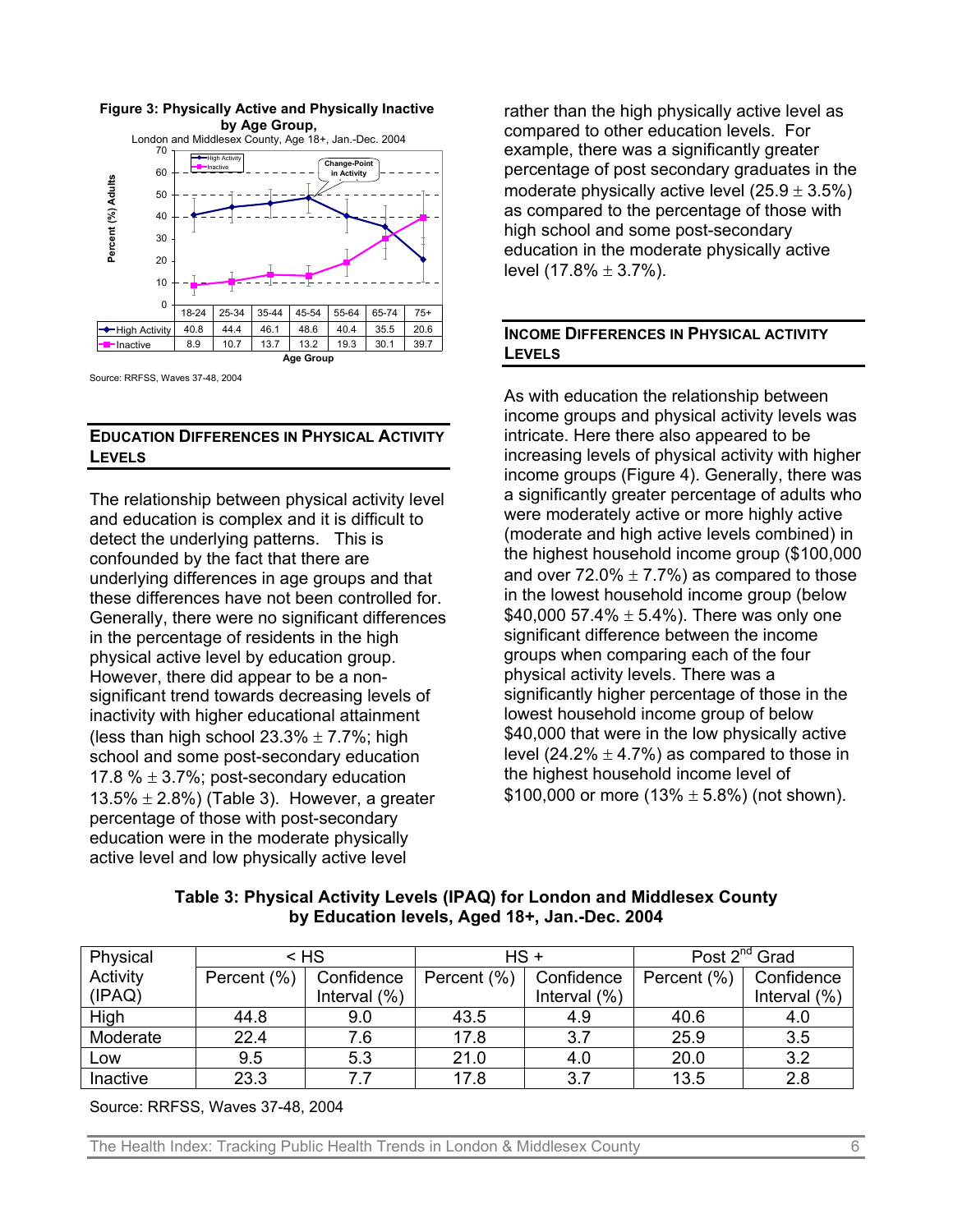

#### Source: RRFSS, Waves 37-48, 2004

#### **PLACE OF RESIDENCE**

There were no significant differences by activity level in the City of London  $(41.3\% \pm 3.4\%)$  as compared to the County of Middlesex  $(44.1\% \pm 5.7\%)$ . This was consistent for all physical activity levels.

#### **PRESENCE OF MULTIPLE RISK FACTORS**

Although physical activity provides health benefits independent from other modifiable risk factors, the presence of multiple risk factors including physical inactivity identifies those at amplified risk for chronic diseases. The percentage of adults in London and Middlesex County with multiple risk factors was 12.3%  $(\pm 2.5\%)$ . This percentage reflects those adult residents with all three of the following risk factors:

- Lower physical activity (low and inactive levels),
- Overweight or obese (International standard of BMI of 25 or greater), and
- poor eating behaviours.

Those with poor eating behaviours were specifically defined as those that did not consume the minimum recommended servings of five fruits or vegetables per day. Due to the inclusion of fruit and vegetable consumption

questions on the RRFSS for only the first eight waves of the year (Waves 37-44) only those respondents asked between January and August 2005 were included in this analysis.

There was no significant difference in the percentage of males that had all three risk factors (14.2%  $\pm$  3.9%) as compared to females  $(10.8\% \pm 3.1\%)$ . There was a significant difference between those aged 18- 34 years old  $(5.9\% \pm 3.1\%)$  as compared to those in the 35-64 year old age group  $(15.2\% \pm 3.7\%)$  and those in the 65 and older age group (18.1%  $\pm$  8.3%). There were no significant differences by education, income or place of residence (City of County).

#### **HOW ARE WE DOING?**

The leisure-time physical activity measures from the CCHS indicate that leisure-time physical activity levels improved for residents of London and Middlesex age 12 and older. Documented gains from a rate of 45.9% in 2000/01 to 54.6% in 2003, suggests the London and Middlesex area has already met the provincial target set by Active 2010. Using the more comprehensive IPAQ survey on RRFSS that measures work/ transportation and domestic related activities as well as leisure-time activities, indicated that 64.5%  $(\pm 2.8\%)$  of adults aged 18 and older were accumulating enough physical activity for a healthy lifestyle (high and moderate physically active categories). This percentage of residents that are in the "health enhancing physical activity"(HEPA) levels exceed the minimum public health physical activity recommendations as identified by the Canadian Physical Activity Guide. In London and Middlesex County all but the  $16.3\%(\pm 2.2)$ of the population were classified as inactive, nearly 84% of adults meet the minimum public health physical activity recommendations. Therefore we are well on our way to having all adults meet the Cancer 2020 target to have 90% of residents meet the physically active guidelines set out in the Canada's Physical Activity Guide.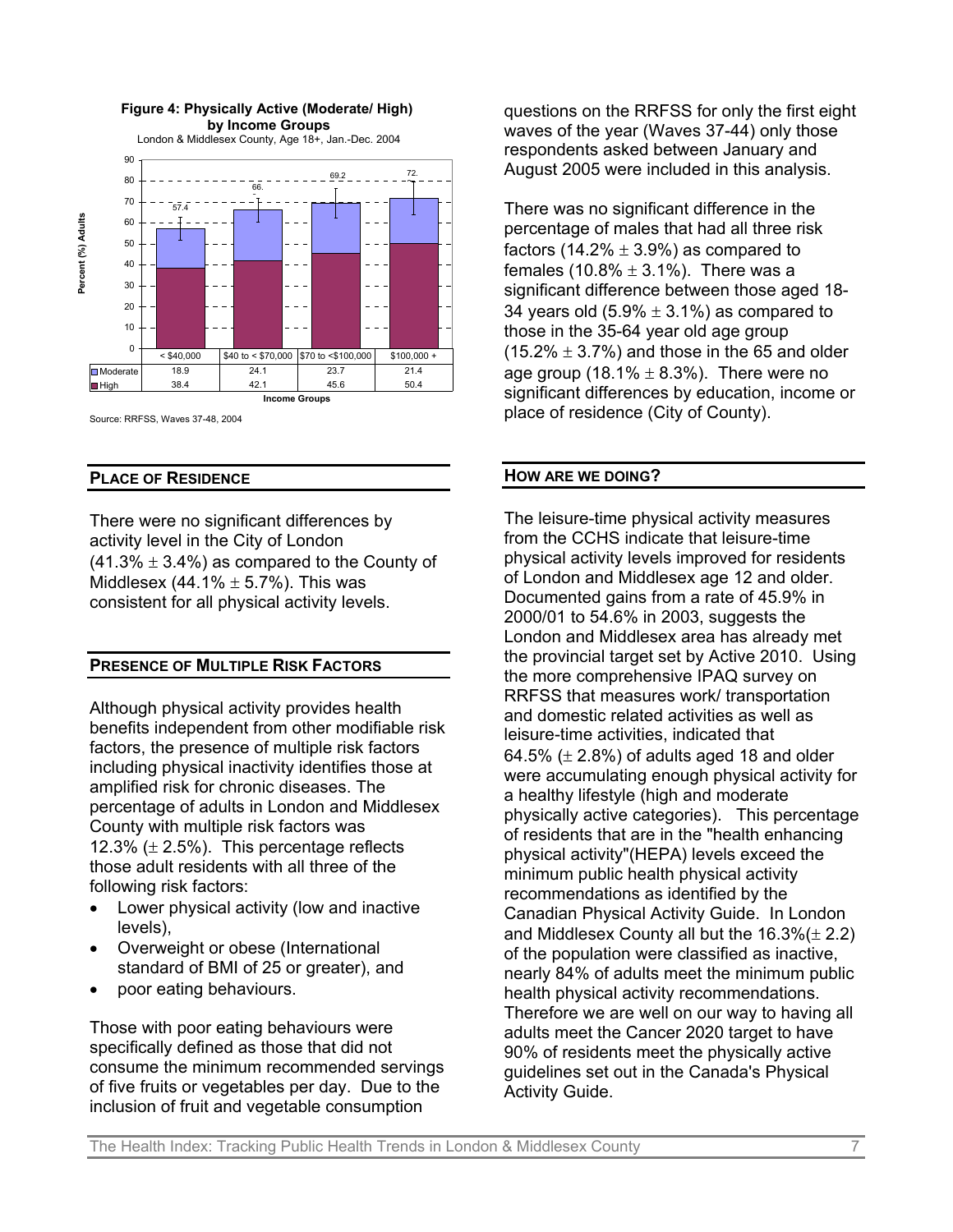Specialists in this field of physical activity measurement caution that the IPAQ categories have not yet been supported by epidemiological studies which typically have used only leisure-time physical activity to examine the benefits or risk of being active. <sup>8</sup> Despite the fact that even those residents in the low physically active category are meeting the minimum public health physical activity requirements, many of these individuals may not be actually accumulating enough physical activity for a healthy lifestyle. Therefore, it may be prudent to specifically aim for the population to meet the more health enhancing requirements for the high and moderate physically active levels as identified on the IPAQ. In London and Middlesex County 64.5%  $(\pm 2.8\%)$  of adults is currently meeting this health enhancing level.

One other approach to considering how well we are doing is to compare the population of London and Middlesex County to a peer health unit. The region served by Ottawa Public Health is considered one of MLHU's Ontario peers in terms of many socio-economic factors. RRFSS Data is also available on physical activity levels using IPAQ during the same twelve-month time period. In Ottawa Region 32.1%  $(\pm 2.7%)$  of the adult population overall was physically active as compared to 42.0%  $(\pm 2.9\%)$  in London and Middlesex County and an additional 24.3%  $(\pm 2.5\%)$  as compared to 22.5%  $(\pm 2.5)$  in London and Middlesex County was moderately active. Therefore, London and Middlesex County have a significantly higher percentage of the population that reported a high or moderate level of physical activity as compared to the Ottawa Region. However there seems to be no significant difference in the percentage that is inactive in the Ottawa Region (18.8%  $\pm$  2.3) as compared to London and Middlesex (16.3%  $\pm$  2.2%). The balance of the difference lies in a greater percentage of those in the low level of physical activity in the Ottawa Region  $(24.8\% \pm 2.5)$  as compared to London and Middlesex County (19.2%  $\pm$  2.3).

#### **SUMMARY AND PROGRAM IMPLICATIONS**

A physically active lifestyle has long been considered an essential component of wellbeing. Overall, the results that have been achieved on the population level in London and Middlesex County to date are promising. Leisure-time physical activity levels indicate that the proportion of the population that is physically active has significantly increased from 2000/01 to 2003. Current total physical activity levels meet or exceed population level targets that have recently been set and a greater percentage of adults in London and Middlesex County are active as compared to our peer region of Ottawa. Despite these encouraging results the community must be encouraged to continue to maintain these levels as the population ages and strive to be a model community in terms of both strategies to sustain physical activity levels and actual physical activity rates. Furthermore the Health Unit and its community partners must continue to be a resource and provide leadership to other sectors as the community as a whole strives to increase physical activity for the purposes of health and wellbeing.

Specific attention should be paid to tailoring programs by gender and age group. The identified differences in the physical activity level patterns by gender and by age group indicate that the factors related to being active may differ for men and women and that strategies may also need to be customized and gender specific. For example the pattern for males and females may reflect underlying family responsibilities that limit physical activity levels in many younger females during their child-rearing years.

Physical activity differs overall significantly by age group and a significant change point in activity level occurs from the 45-54 year old age group with decreasing percentages that are active in the 55-64 year old age group and older age groups. This change must be considered when promoting healthy aging within the population. Encouraging seniors to have physically active lives is important for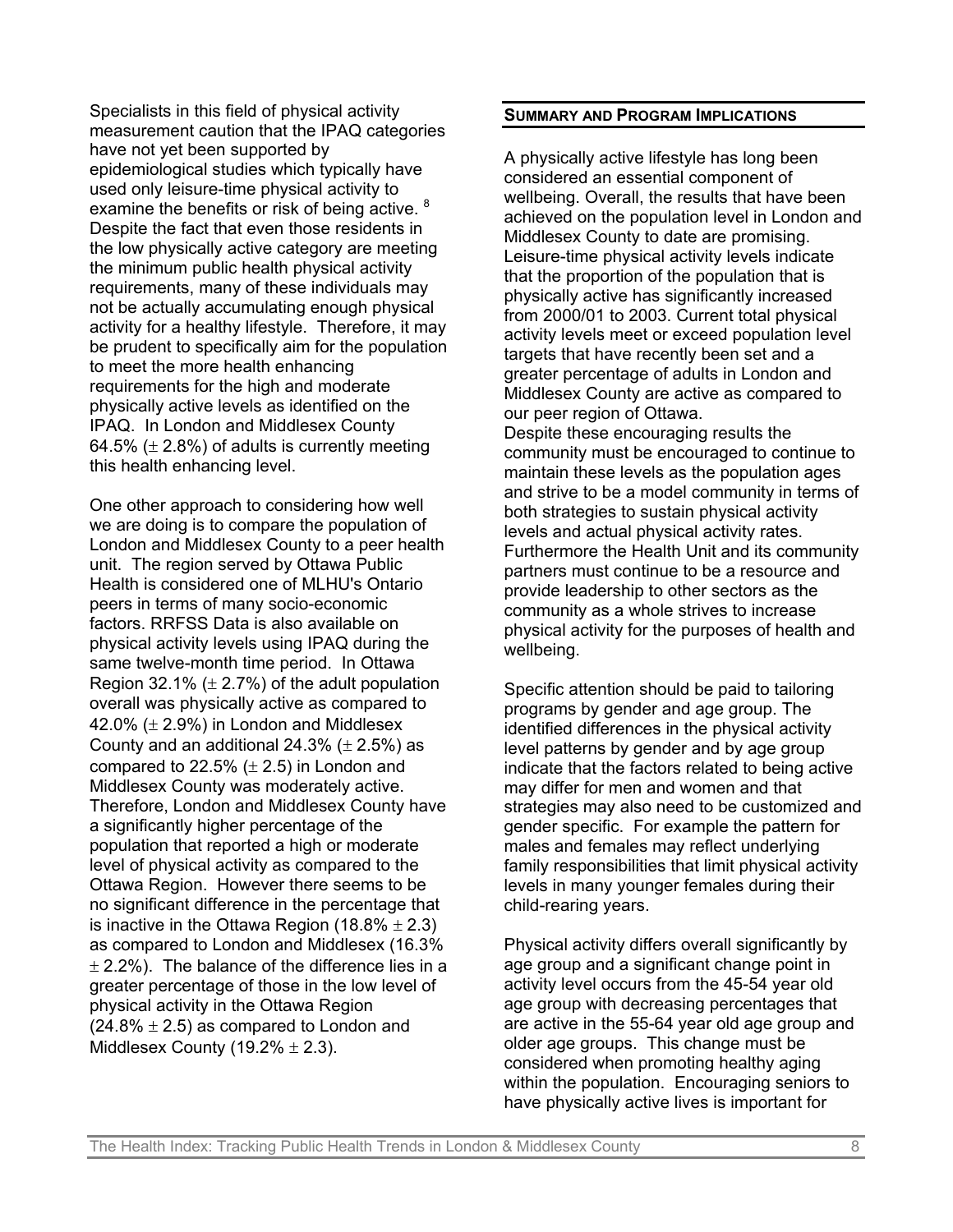them to maintain their independence, to prevent or limit chronic diseases and to prevent injuries.

More subtle differences were observed by income and education groups. Communities with the help of Active 2010 need to continue to reduce barriers to participation in sport and physical activity for those families with lower incomes. No significant differences were found by place of residence (City of London or Middlesex County).

Initiatives may also want to consider effective measures to shift those individuals that are currently at a moderate or low level of physical activity into higher levels of physical activity. Public health aims to have the greatest percentage of people possible in those categories that would provide the best health benefits (high and moderate physically active levels). Yet, public health may best be able to influence those individuals in the combined levels of moderately physical activity  $(22.5\% \pm 2.5\%)$  and low physical activity (19.2  $\pm$  2.3%) which amounts to almost 42% of adults in London and Middlesex County. For many of the community level interventions aimed at encouraging adults to be more healthy, this is the group that one would most like to influence to be more active or at least to continue at their current activity levels over their life-span and thus benefit through the reduction of chronic diseases by leading a physical active lifestyle.

Despite strong health promotion efforts over the past three decades, many in London and Middlesex County continue to be at a low physically active or inactive levels that are not optimal for maintaining a healthy lifestyle. Ongoing monitoring, with the aim to understand the underlying influences that encourage individuals to stay active, is essential to develop effective public health interventions. Follow-up should be done to consider the workplace and the impact of types of employment on the overall total activity levels. Curiously, Ottawa Region is not significantly different from London and Middlesex County on leisure-time physical activity levels, but it is significantly lower on

total physical activity. It may be possible that some of these differences are due to workplace differences.

This report provides a brief overview of the physical activity levels for the adult residents aged 18 and older of the City of London and Middlesex County. It is helpful as a base-line description against which future gains can be evaluated. Monitoring plans currently include the collection of three years of RRFSS data (2004, 2005, and 2006) on physical activity levels that will allow some tracking of local impacts of current physical activity programming in our community. Local programming will benefit from continued analysis and interpretation of these trends measured against these baseline results.

### **METHODS**

### **DATA SOURCE**

All data are from the Rapid Risk Factor Surveillance System (RRFSS) and are collected for the MLHU by the Institute of Social Research, at York University. Data were collected in a series of waves of monthly telephone surveys. Households were selected randomly from all households with telephones in London & Middlesex and respondents aged 18 and older were systematically selected from within each household for the adult that had the next birthday. Once an individual was identified as the person with the next birthday, every effort was made to complete the interview with the appropriate respondent. Although on average five calls were made to a single household, in order to complete the interview with the designated respondent, up to 14 call attempts was standard practice. Response rate was over 60% of eligible households. Questions related to respondent's recall of activities in the week prior to the survey (Physical Activity Module) were incorporated into RRFSS in January 2003 and MLHU began collecting data using this module in January 2004 (Wave 37). The unweighted sample for questions related to physical activity was 1,204 respondents from London and Middlesex surveyed from January 13, 2004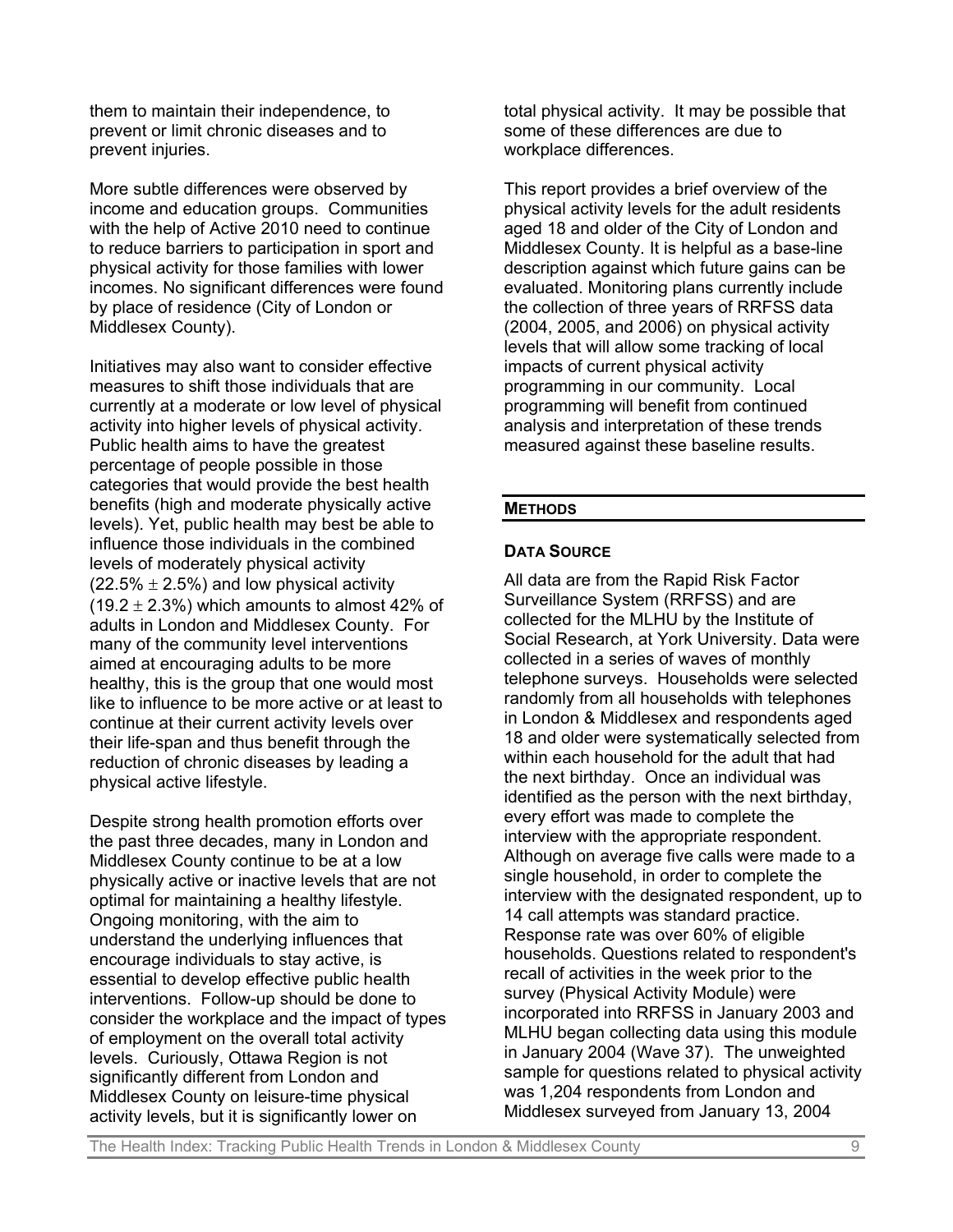through to January 9, 2005. The sample used to calculate those with multiple risk factors was limited to the first eight waves of data (Waves 37-44) due to the fact that the series of questions on fruit and vegetable consumption was only included on the survey in 2004 for the first eight waves. Only those respondents from the first eight waves in 2004 that provided answers to all three modules (Physical Activity, Body Mass Index and Fruit and Vegetable Consumption) were included for a total of 682 eligible respondents.

### **ANALYSIS APPROACH**

Given that this survey is a random household survey, weights were applied to approximate a random individual survey. Those individuals that did not respond to any individual question in the International Physical Activity Questionnaire (IPAQ) were excluded prior to calculating levels and percentages. Care was taken to include the physical activity module on RRFSS for the full year as the IPAC is a 7-day recall and one would expect to see seasonal variation in physical activity. It is assumed that by collecting for a full year any seasonal variation would be controlled.

The IPAQ has been validated with populations aged 15- 69 years old. <sup>8</sup> It has not yet been validated with older age groups however there are no foreseeable problems with using with older groups. RRFSS included all adult respondents in this module. Therefore despite the indicator suggested by the data dictionary on the RRFSS website (www.rrfss.ca) which suggested only adults aged 18-64 years old be included in the indicator, all adults ages 18 and older were used in this analysis. Activity levels were calculated using pre-coded syntax developed in August 2004. Since that time some modifications have been suggested in procedures for data truncation. Existing syntax truncates the maximum allowable minutes for all walking, moderate and vigorous time variables at 120. It has now been recommended to increase that truncation point so that all walking, moderate and vigorous time variables exceeding 240 minutes are truncated. However, the IPAQ Scientific Group identifies that this new rule needs

further testing. This analysis did not implement this suggested modification. The effect of increasing the truncation level to 240 minutes is to increase the high active category and decrease the moderate active category. For example for London and Middlesex County the total percentage of adults in the high active category would increase from the current 40.4% to 42.2% and the moderate active category would decrease from 22.0 to 20.3%. Therefore the percentage reported in the higher activity categories might be considered conservative estimates.

All weighted percentages were provided with 95% confidence intervals. Bar charts include error bars illustrating 95% confidence intervals. Differences in percentages were considered significant at p<0.05. Results were considered unstable and subject to suppression if any of the following conditions existed: denominator of a rate was less than 30, numerator was less than 5 or coefficient of variation was greater than 33.3.

Where applicable, rates were analyzed by gender, age group, education level, income, and residence (City of London or County of Middlesex). Readers are referred to the RRFSS website at www.rrfss.ca. for a full itemizing of the questions in the physical activity module.

### **DEFINITIONS**

#### **INTERNATIONAL PHYSICAL ACTIVITY QUESTIONNAIRE -SHORT FORM (IPAQ)**

- A series of questions that assess physical activity across a comprehensive set of domains including leisure time, domestic and gardening activities, work-related and transport-related activity. The respondent is asked to recall physical activity levels in the past 7 days.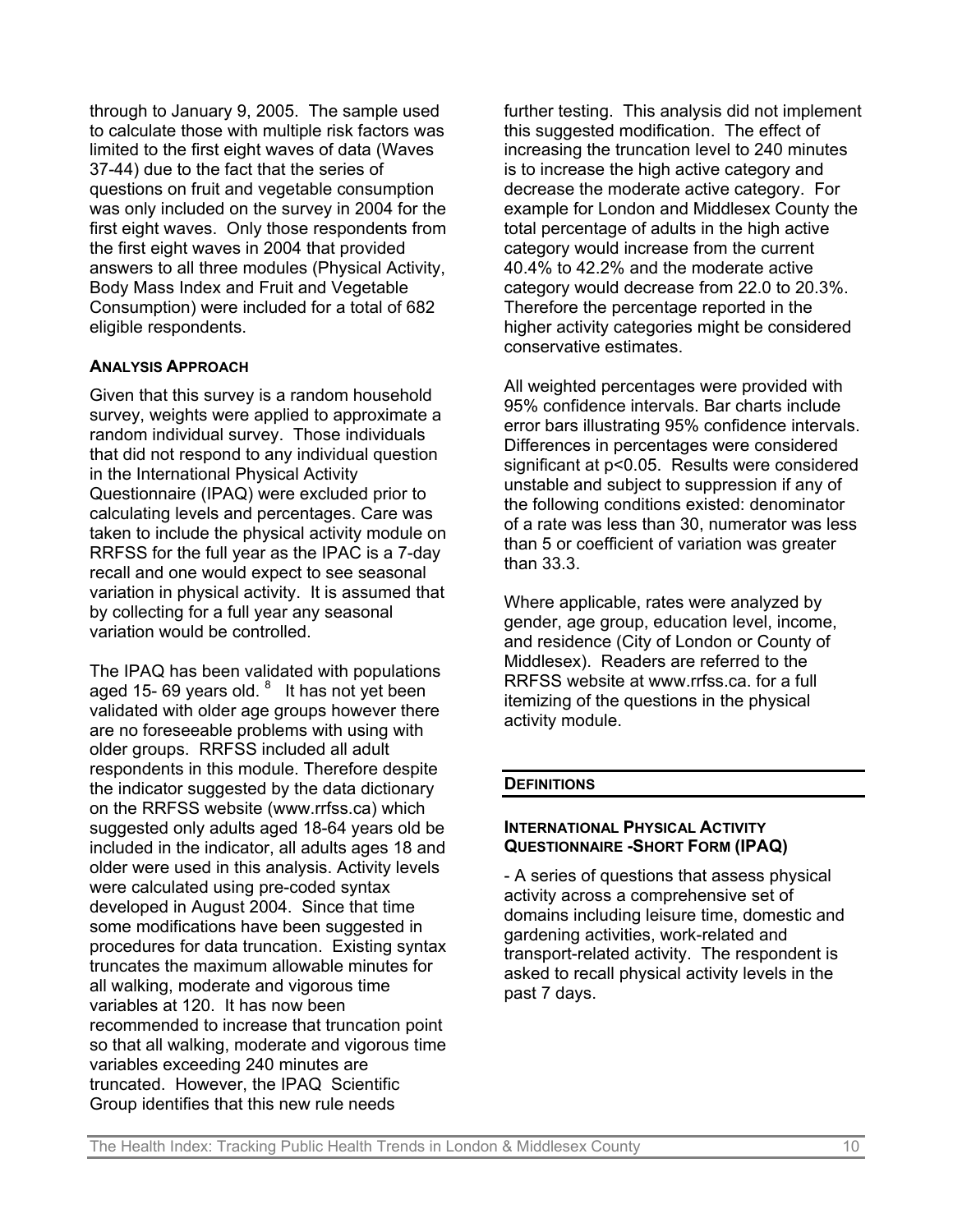| Categorical                                                                 | <b>Description</b>                                                                                                                                                                                                                                                                                                                                       | <b>Equivalent to:</b>                     | <b>Risk Level</b>                                                                                    |
|-----------------------------------------------------------------------------|----------------------------------------------------------------------------------------------------------------------------------------------------------------------------------------------------------------------------------------------------------------------------------------------------------------------------------------------------------|-------------------------------------------|------------------------------------------------------------------------------------------------------|
| <b>Indicator</b>                                                            |                                                                                                                                                                                                                                                                                                                                                          |                                           |                                                                                                      |
| High<br><b>Physical</b><br><b>Activity</b>                                  | At least 7 days of any combination of<br>$\bullet$<br>walking, moderate-intensity or<br>vigorous intensity activities achieving<br>at least 3000 MET minutes per week<br><b>OR</b><br>3+ vigorous days and 3000 MET<br>minutes per week                                                                                                                  | $10,000+$ steps<br>per day                | Low Risk<br>Considered a<br>health enhancing<br>physical activity<br>(HEPA) active<br>category).     |
| <b>Moderate</b><br><b>Physical</b><br><b>Activity</b>                       | At least:<br>7 days of activity and 1500 MET<br>minutes per week<br><b>OR</b><br>3 or more days of vigorous activity                                                                                                                                                                                                                                     | Approx. 5,000 -<br>9,000 steps per<br>day | At reduced risk<br>Considered a health<br>enhancing physical<br>activity (HEPA) active<br>category). |
| <b>Low Physical</b><br><b>Activity</b><br>Considered<br>Minimally<br>Active | and 1500 MET minutes per week<br>At least:<br>3 to 6 days of vigorous physical<br>$\bullet$<br>activity of at least 20 minutes per day<br>5 to 6 days of moderate physical<br>$\bullet$<br>activity or walking of at least 30<br>minutes per day<br>5 days of any combination of<br>$\bullet$<br>activities per week and achieving a<br>600 MET-min/week | Approx. 2,000 -<br>4,999 steps per<br>day | At some risk                                                                                         |
| <b>Inactive</b><br>Considered<br>Inactive                                   | no activity is reported or less than<br>$\bullet$<br>minimal public health physical activity<br>levels                                                                                                                                                                                                                                                   | $<$ 2,000 steps per<br>day                | At significantly higher<br>risk                                                                      |

# **Table 4: IPAQ Physical Activity Levels**

#### **LEISURE TIME PHYSICAL ACTIVITY**

In the Canadian Community Health Survey (CCHS), the level (or amount) of physical activity was defined based on total accumulated energy expenditure, or EE during leisure time. Information about energy expenditure at work (or during domestic chores) was not available. The EE values were calculated using the both the frequency and duration of all the respondents' leisuretime activities in the previous three months as well as the MET values of these activities. EE= N x D x MET value) /365 (to convert to daily data), where  $N=$  the number of times a respondent engaged in an activity in a year D= the average duration in hours of the activity MET value= the energy costs of the activity expressed as kilocalories expended per

kilogram of body weight per hour of activity/ 365

MET values, which are the metabolic energy demand of each activity, were independently established. The frequency (or regularity) of physical activity was based on the number of times in the previous three months that respondents had participated in a physical activity that lasted more than 15 minutes. Three levels of leisure time physical activity were calculated as follows:

> Active:  $> 3.0$ Moderate:  $\geq 1.5$  and  $\leq 3.0$ Inactive:  $\geq$ ) and <1.5

The Health Index: Tracking Public Health Trends in London & Middlesex County 11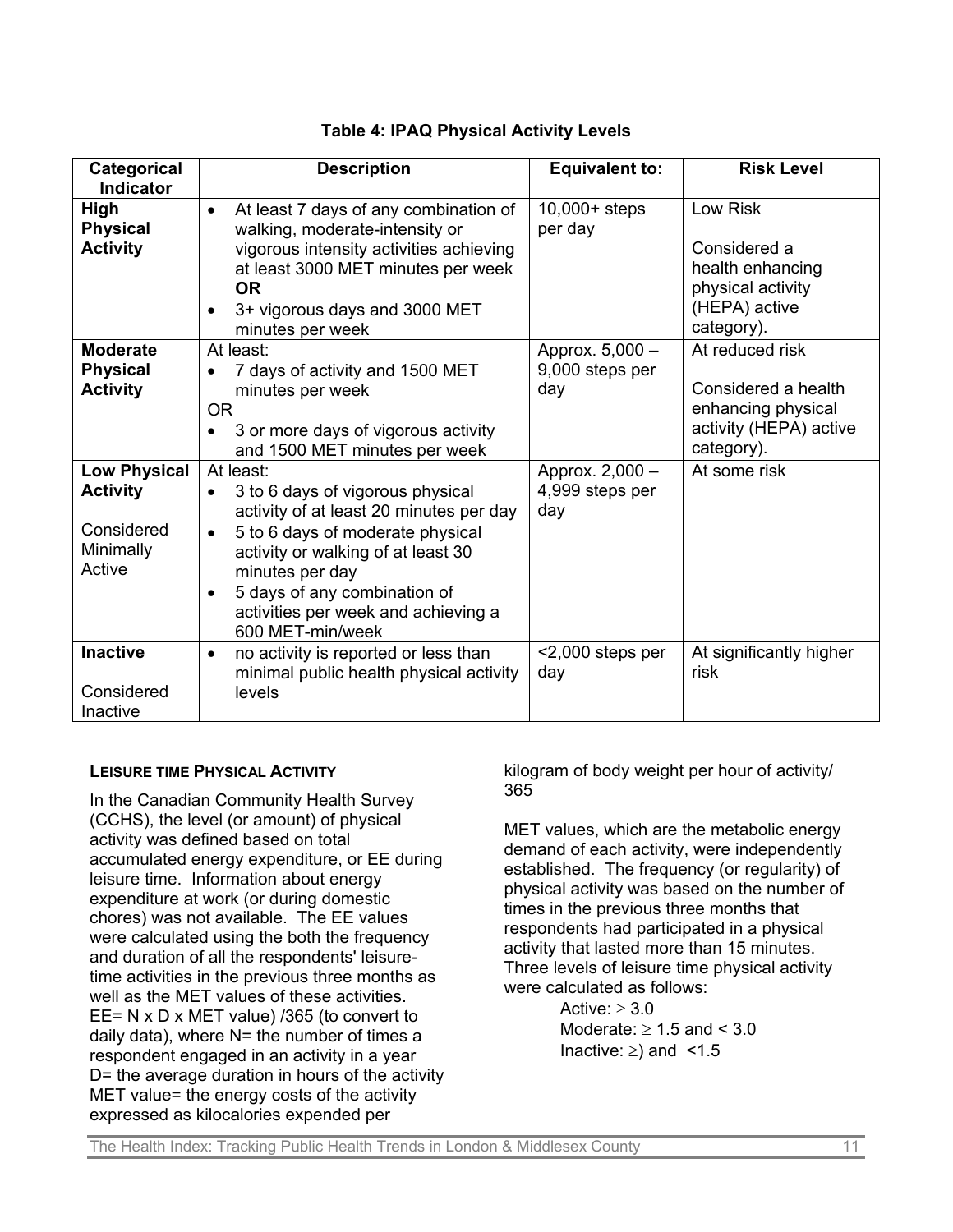# **Metabolic Equivalent (MET)**

A MET is a measure of physical activity intensity. It is the ratio of energy expended in kilocalories, divided by the resting energy expenditure in kilocalories. One MET is defined as the energy expenditure for sitting quietly, which, for the average adult, approximates 3.5 ml of oxygen uptake per kilogram of body weight per minute (1.2 kcal/min for a 70-kg individual). For example, a 2-MET activity requires two

times the metabolic energy expenditure of sitting quietly.

# **PEER GROUP**

A grouping of health units that have similar social and economic characteristics. The Ontario Health Region Peer Groupings were developed by Statistics Canada on behalf of Hamilton Public Health and is available at [http://hamilton.ca/phcs/Research/Docs/Ontario](http://hamilton.ca/phcs/Research/Docs/OntarioPublicHealthUnitPeerGroups(2003).pdf) [PublicHealthUnitPeerGroups\(2003\).pdf](http://hamilton.ca/phcs/Research/Docs/OntarioPublicHealthUnitPeerGroups(2003).pdf) Other health units in the same health region peer groupings as Middlesex-London Health Unit include: Ottawa Region, Hamilton Region, Windsor-Essex and Elgin St-Thomas.

### **PERSON-YEARS**

An approach where each person contributes only as many years as they are actually observed. Example: if a person is in the study for only 2 years but moved from inactive to moderately active they would be 1 case per 2 person years.

### **REFERENCES**

- 1. Bouchard, C., Shepard R.J., & Stephens T. (Eds.). (1994). *Physical activity, fitness, and health: International proceedings and consensus statement.* Champaign: Human Kinetics Publishers.
- 2. Chen, J. & Millar W.J. (2003). Starting and sustaining physical activity. *Health Reports,* 12(4).
- 3. Ontario Ministry of Health and Long Term Care (1997). *Mandatory Health Programs and Services Guidelines*. Toronto, ON: Queen's Printer for Ontario.
- 4. Canadian Cancer Society and Cancer Care Ontario (2003, May 1). *Targeting Cancer- an action plan for cancer prevention and detection. Cancer 2020 Background Report.* Retrieved August 23,2005 from <http://www.cancercare.on.ca/pdf/Cancer2020BackgroundReportMay2003.pdf>
- 5. Public Health Agency of Canada and the Canadian Society for Exercise Physiology (n.d.) Canadian Physical Activity Guide to Healthy Active Living. Retrieved August 26, 2005 from: http://www.phac-aspc.gc.ca/pau-uap/paguide/
- 6. Ontario Ministry of Health and Long Term Care (2004) *Chief Medical Officer of Health Report, Healthy Weights, Healthy Lives.* Toronto: Queen's Printer for Ontario. Retrieved August 26, 2005 from: http://www.health.gov.on.ca/english/public/pub/ministry\_reports/cmoh04\_report/healthy\_weights\_1 12404.pdf
- 7. Ontario Ministry of Health Promotion (2005 Aug.) *Active 2010- Ontario's Sport and Physical Activity Strategy, Ministry of Health Promotion*. Retrieved August 20, 2005 from: <http://www.active2010.ca/Documents/active2010-strategy-e.pdf>
- 8. *Guidelines for Data Processing and Analysis of the International Physical Activity Questionnaire (IPAQ) - Short Form, Version 2.0.* (2004, April) Retrieved August 22, 2005 from: [http://www.ipaq.ki.se/dloads/Scoring%20short%20April04.pdf](http://www.ipaq.ki.se/dloads/Scoring short April04.pdf)